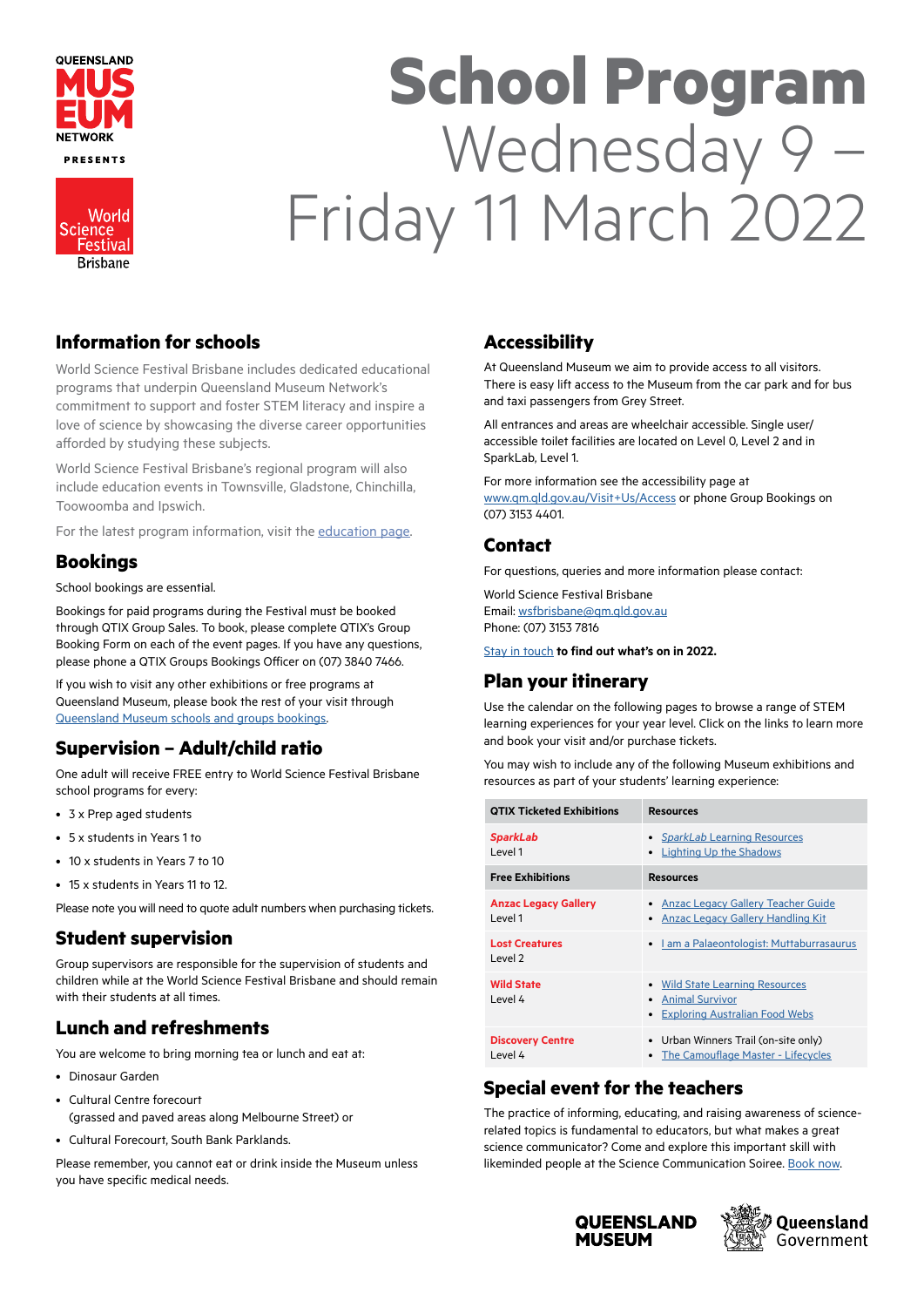|   |                                    |                                                    | <b>WEDNESDAY 9 MARCH</b>                           |                                            |
|---|------------------------------------|----------------------------------------------------|----------------------------------------------------|--------------------------------------------|
|   | $P-3$                              | $4 - 6$                                            | $7 - 10$                                           | $11 - 12$                                  |
|   | <b>B</b> Curiocity Brisbane (P-12) | Curiocity Brisbane (P-12)                          | <b>B</b> Curiocity Brisbane (P-12)                 | Curiocity Brisbane (P-12)                  |
|   | 8am-8pm, Various locations         | 8am-8pm, Various locations                         | 8am-8pm, Various locations                         | 8am-8pm, Various locations                 |
|   | <b>B</b> City of Science (P-12)    | City of Science (P-12)                             | <b>B</b> City of Science (P-12)                    | City of Science (P-12)                     |
|   | 9:30am-2:30pm, South Bank          | 9:30am-2:30pm, South Bank                          | 9:30am-2:30pm, South Bank                          | 9:30am-2:30pm, South Bank                  |
| 흚 | General Museum Exhibitions (P-12)  | STEM Innovation Sports (4-7)                       | STEM Innovation Sports (4-7)                       | <b>B</b> General Museum Exhibitions (P-12) |
| = | 9:30am-4pm, QM                     | 9:30am-2pm, QM level 2                             | 9:30am-2pm, QM level 2                             | 9:30am-4pm, QM                             |
|   | SparkLab sessions (P-12)           | <b>B</b> General Museum Exhibitions (P-12)         | <b>B</b> General Museum Exhibitions (P-12)         | SparkLab sessions (P-12)                   |
|   | 9:40am-4pm, QM level 1             | 9:30am-4pm, QM                                     | 9:30am-4pm, QM                                     | 9:40am-4pm, QM level 1                     |
|   |                                    | SparkLab sessions (P-12)<br>9:40am-4pm, QM level 1 | SparkLab sessions (P-12)<br>9:40am-4pm, QM level 1 |                                            |
|   |                                    |                                                    |                                                    |                                            |

|  | Future Foods (3-6)<br>Future Foods (3-6)<br>9:30am-10:30am, The Edge, SLQ<br>9:30am-10:30pm, The Edge, SLQ<br>Museum Pop-Up Experts:<br>What a Wonderful World (4-6) |                                                                                                | Geneticist's Apprentice (10-12)<br>9am-10:30am, 11am-12:30pm<br>QIMR Berghofer Medical Research Institute | Geneticist's Apprentice (10-12)<br>9am-10:30am, 11am-12:30pm<br>QIMR Berghofer Medical Research Institute |
|--|----------------------------------------------------------------------------------------------------------------------------------------------------------------------|------------------------------------------------------------------------------------------------|-----------------------------------------------------------------------------------------------------------|-----------------------------------------------------------------------------------------------------------|
|  | <b>Queensland's Dangerous Fish (3-12)</b><br>20min talks, 10am, 11am, QM level 2<br><b>B</b> Live Snake Feeding (P-12)<br>11am-11:30am, QM level 4                   | 10am-11am, QPAC Playhouse<br>Museum Pop-Up Experts:                                            | Where Can Science Take You? (7-12)<br>10am-11am, The Nucleus @ South Bank Piazza                          | Where Can Science Take You? (7-12)<br>10am-11am, The Nucleus @ South Bank Piazza                          |
|  |                                                                                                                                                                      | Queensland's Dangerous Fish (3-12)<br>20min talks, 10am, 11am, QM level 2                      | Genetic Engineer's Apprentice (9-11)<br>10am-12pm, Translational Research Institute                       | Genetic Engineer's Apprentice (9-11)<br>10am-12pm, Translational Research Institute                       |
|  | <b>B</b> The Hatchery (P-12)<br>30 min sessions, 11am-12pm, QM level 4<br>Holographics Exhibition (3-12)                                                             | <b>B</b> Live Snake Feeding (P-12)<br>11am-11:30am, QM level 4<br><b>D</b> The Hatchery (P-12) | Museum Pop-Up Experts:<br>Queensland's Dangerous Fish (3-12)<br>20min talks, 10am, 11am, QM level 2       | Museum Pop-Up Experts:<br>Queensland's Dangerous Fish (3-12)<br>20min talks, 10am, 11am, QM level 2       |
|  | 30 min sessions, 11.30am-12:30pm, QM level 3                                                                                                                         | 30 min sessions, 11am-12pm, QM level 4<br>Holographics Exhibition (3-12)                       | <b>B</b> Live Snake Feeding (P-12)<br>11am-11:30am, QM level 4                                            | <b>B</b> Live Snake Feeding (P-12)<br>11am-11:30am. QM level 4                                            |
|  |                                                                                                                                                                      | 30 min sessions, 11.30am-12:30pm, QM level 3                                                   | <b>B</b> The Hatchery (P-12)<br>30 min sessions, 11am-12pm, QM level 4                                    | <b>B</b> The Hatchery (P-12)<br>30 min sessions, 11am-12pm, QM level 4                                    |
|  |                                                                                                                                                                      |                                                                                                | Holographics Exhibition (3-12)<br>30 min sessions, 11.30am-12:30pm, QM level 3                            | Holographics Exhibition (3-12)<br>30 min sessions, 11.30am-12:30pm, QM level 3                            |
|  | <b>D</b> The Hatchery (P-12)<br>30 min sessions, 12:30pm-2:30pm, QM level 4                                                                                          | <b>D</b> The Hatchery (P-12)<br>30 min sessions, 12:30pm-2:30pm, QM level 4                    | <b>D</b> The Hatchery (P-12)<br>30 min sessions, 12:30pm-2:30pm, QM level 4                               | <b>B</b> The Hatchery (P-12)<br>30 min sessions, 12:30pm-2:30pm, QM level 4                               |
|  | Holographics Exhibition (3-12)<br>30 min sessions, 1pm-2pm, QM level 3                                                                                               | Holographics Exhibition (3-12)<br>30 min sessions, 1pm-2pm, QM level 3                         | Holographics Exhibition (3-12)<br>30 min sessions, 1pm-2pm, QM level 3                                    | Holographics Exhibition (3-12)<br>30 min sessions, 1pm-2pm, QM level 3                                    |
|  | Museum Pop-Up Experts:<br>Queensland's Dangerous Fish (3-12)                                                                                                         | Where Can Science Take You? (4-6)<br>1pm-2pm, The Nucleus @ South Bank Piazza                  | What a Wonderful World (7-12)<br>1pm-2pm, QPAC Playhouse                                                  | What a Wonderful World (7-12)<br>1pm-2pm, QPAC Playhouse                                                  |
|  | 20min talks, 1pm, QM level 2                                                                                                                                         | <b>B</b> Museum Pop-Up Experts:<br>Queensland's Dangerous Fish (3-12)                          | Community Leaders (7-10)<br>1pm-2pm, The Edge, SLQ                                                        | <b>A</b> Museum Pop-Up Experts:<br>Queensland's Dangerous Fish (3-12)                                     |
|  |                                                                                                                                                                      | 20min talks, 1pm, QM level 2                                                                   | <b>B</b> Museum Pop-Up Experts:<br>Queensland's Dangerous Fish (3-12)<br>20min talks, 1pm, QM level 2     | 20min talks, 1pm, QM level 2                                                                              |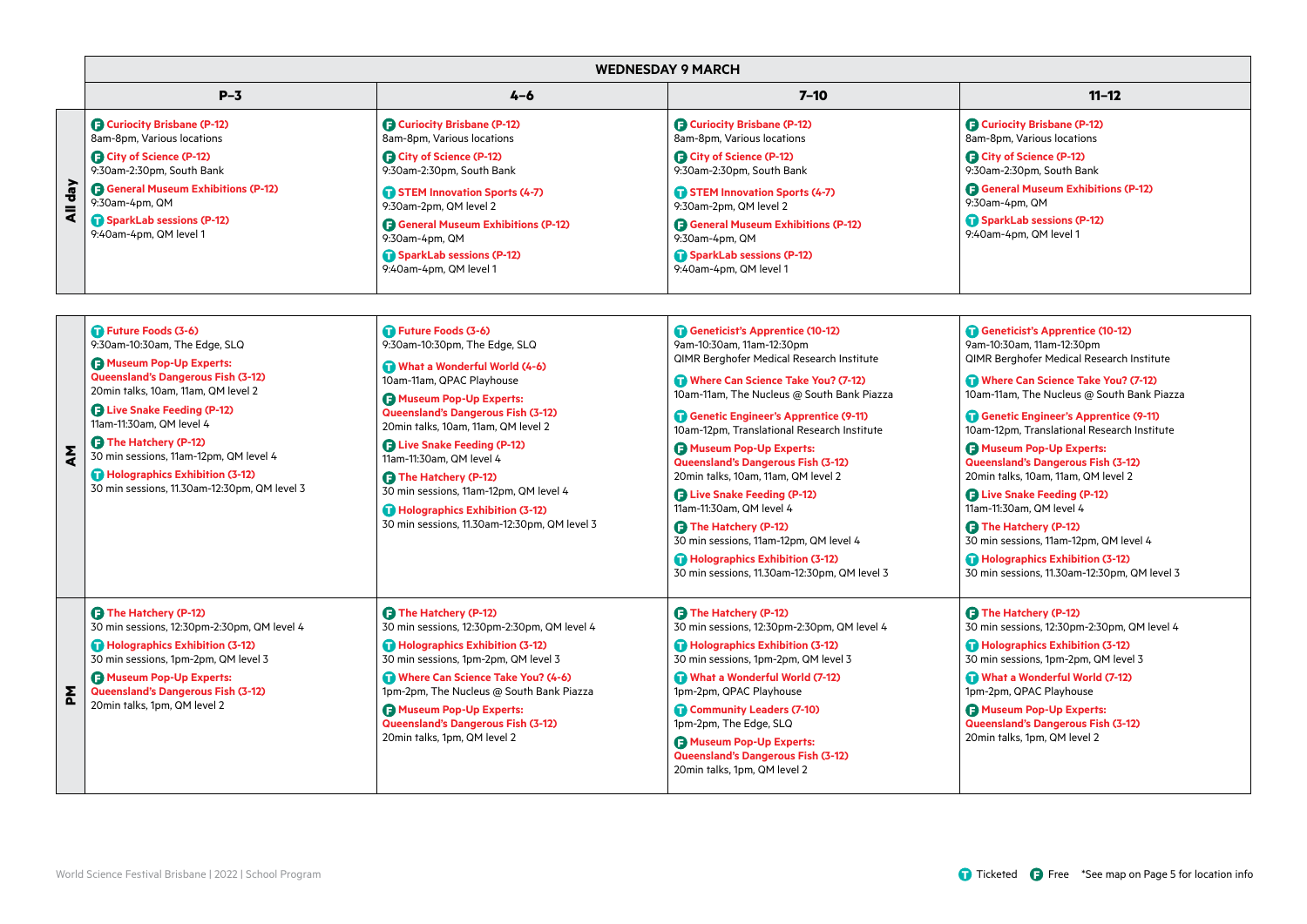|             | <b>THURSDAY 10 MARCH</b>                                         |                                                                  |                                                              |                                                              |
|-------------|------------------------------------------------------------------|------------------------------------------------------------------|--------------------------------------------------------------|--------------------------------------------------------------|
|             | $P-3$                                                            | $4 - 6$                                                          | 7–10                                                         | $11 - 12$                                                    |
| $\sqrt{ep}$ | <b>B</b> Curiocity Brisbane (P-12)<br>8am-8pm, Various locations | <b>B</b> Curiocity Brisbane (P-12)<br>8am-8pm, Various locations | Curiocity Brisbane (P-12)<br>8am-8pm, Various locations      | Curiocity Brisbane (P-12)<br>8am-8pm, Various locations      |
|             | <b>B</b> City of Science (P-12)<br>9:30am-2:30pm, South Bank     | City of Science (P-12)<br>9:30am-2:30pm, South Bank              | City of Science (P-12)<br>9:30am-2:30pm, South Bank          | City of Science (P-12)<br>9:30am-2:30pm, South Bank          |
| ₹           | <b>B</b> General Museum Exhibitions (P-12)<br>9:30am-4pm, QM     | <b>B</b> General Museum Exhibitions (P-12)<br>9:30am-4pm, QM     | <b>B</b> General Museum Exhibitions (P-12)<br>9:30am-4pm, QM | <b>B</b> General Museum Exhibitions (P-12)<br>9:30am-4pm, QM |
|             | SparkLab sessions (P-12)<br>9:40am-4pm, QM level 1               | SparkLab sessions (P-12)<br>9:40am-4pm, QM level 1               | SparkLab sessions (P-12)<br>9:40am-4pm, QM level 1           | SparkLab sessions (P-12)<br>9:40am-4pm, QM level 1           |

| ξ | Homes of the Future (3-6)<br>9:30am-10:30am, The Edge, SLQ                               | Homes of the Future (3-6)<br>9:30am-10:30am, The Edge, SLQ                                                  | MATHGAMES! (7-12)<br>10am-11am, The Nucleus @ South Bank Piazza                                                                                                  | MATHGAMES! (7-12)<br>10am-11am, The Nucleus @ South Bank Piazza                                                     |
|---|------------------------------------------------------------------------------------------|-------------------------------------------------------------------------------------------------------------|------------------------------------------------------------------------------------------------------------------------------------------------------------------|---------------------------------------------------------------------------------------------------------------------|
|   | <b>B</b> Museum Pop-Up Experts:<br><b>Dragonflies and Damselflies (3-12)</b>             | Igniting the Magic of Chemistry (4-6)<br>10am-11am, QPAC Playhouse                                          | Museum Pop-Up Experts:<br><b>Dragonflies and Damselflies (3-12)</b>                                                                                              | Stem Cell Bioengineer's Apprentice (9-11)<br>10am-12pm, Translational Research Institute                            |
|   | 20min talks, 10am, 11am, QM level 2<br>Space Designers (3-6)<br>11am-12pm, The Edge, SLQ | Museum Pop-Up Experts:<br><b>Dragonflies and Damselflies (3-12)</b><br>20min talks, 10am, 11am, QM level 2  | 20min talks, 10am, 11am, QM level 2<br><b>B</b> Live Snake Feeding (P-12)<br>11am-11:30am. QM level 4                                                            | <b>A</b> Museum Pop-Up Experts:<br><b>Dragonflies and Damselflies (3-12)</b><br>20min talks, 10am, 11am, QM level 2 |
|   | Insect Investigators (3-6)<br>11am-12pm, QM level 2                                      | Space Designers (3-6)<br>11am-12pm, The Edge, SLQ                                                           | <b>B</b> The Hatchery (P-12)<br>30 min sessions, 11am-12pm, QM level 4                                                                                           | <b>B</b> Live Snake Feeding (P-12)<br>11am-11:30am. QM level 4                                                      |
|   | <b>D</b> Live Snake Feeding (P-12)<br>11am-11:30am, QM level 4                           | Insect Investigators (3-6)<br>11am-12pm, QM level 2                                                         | Holographics Exhibition (3-12)<br>30 min sessions, 11.30am-12:30pm, QM level 3                                                                                   | <b>B</b> The Hatchery (P-12)<br>30 min sessions, 11am-12pm, QM level 4                                              |
|   | <b>D</b> The Hatchery (P-12)<br>30 min sessions, 11am-12pm, QM level 4                   | <b>B</b> Live Snake Feeding (P-12)<br>11am-11:30am, QM level 4                                              |                                                                                                                                                                  | Holographics Exhibition (3-12)<br>30 min sessions, 11.30am-12:30pm, QM level 3                                      |
|   | Holographics Exhibition (3-12)<br>30 min sessions, 11.30am-12:30pm, QM level 3           | <b>B</b> The Hatchery (P-12)<br>30 min sessions, 11am-12pm, QM level 4                                      |                                                                                                                                                                  |                                                                                                                     |
|   |                                                                                          | Holographics Exhibition (3-12)<br>30 min sessions, 11.30am-12:30pm, QM level 3                              |                                                                                                                                                                  |                                                                                                                     |
|   | <b>B</b> The Hatchery (P-12)<br>30 min sessions, 12:30pm-2:30pm, QM level 4              | <b>3 The Hatchery (P-12)</b><br>30 min sessions, 12:30pm-2:30pm, QM level 4                                 | <b>B</b> The Hatchery (P-12)<br>30 min sessions, 12:30pm-2:30pm, QM level 4                                                                                      | <b>B</b> The Hatchery (P-12)<br>30 min sessions, 12:30pm-2:30pm, QM level 4                                         |
|   | Holographics Exhibition (3-12)<br>30 min sessions, 1pm-2pm, QM level 3                   | Holographics Exhibition (3-12)<br>30 min sessions, 1pm-2pm, QM level 3                                      | Holographics Exhibition (3-12)<br>30 min sessions, 1pm-2pm, QM level 3                                                                                           | Holographics Exhibition (3-12)<br>30 min sessions, 1pm-2pm, QM level 3                                              |
| 짇 | <b>B</b> Museum Pop-Up Experts:<br><b>Dragonflies and Damselflies (3-12)</b>             | MATHGAMES! (4-6)<br>1pm-2pm, The Nucleus @ South Bank Piazza                                                | <b>n</b> Igniting the Magic of Chemistry (7-12)<br>1pm-2pm, QPAC Playhouse                                                                                       | Igniting the Magic of Chemistry (7-12)<br>1pm-2pm, QPAC Playhouse                                                   |
|   | 20min talk, 1pm, QM level 2                                                              | <b>A</b> Museum Pop-Up Experts:<br><b>Dragonflies and Damselflies (3-12)</b><br>20min talk, 1pm, QM level 2 | Future of Work (7-10)<br>1pm-2pm, The Edge, SLQ 1<br><b>A</b> Museum Pop-Up Experts:<br><b>Dragonflies and Damselflies (3-12)</b><br>20min talk, 1pm, QM level 2 | <b>B</b> Museum Pop-Up Experts:<br><b>Dragonflies and Damselflies (3-12)</b><br>20min talk, 1pm, QM level 2         |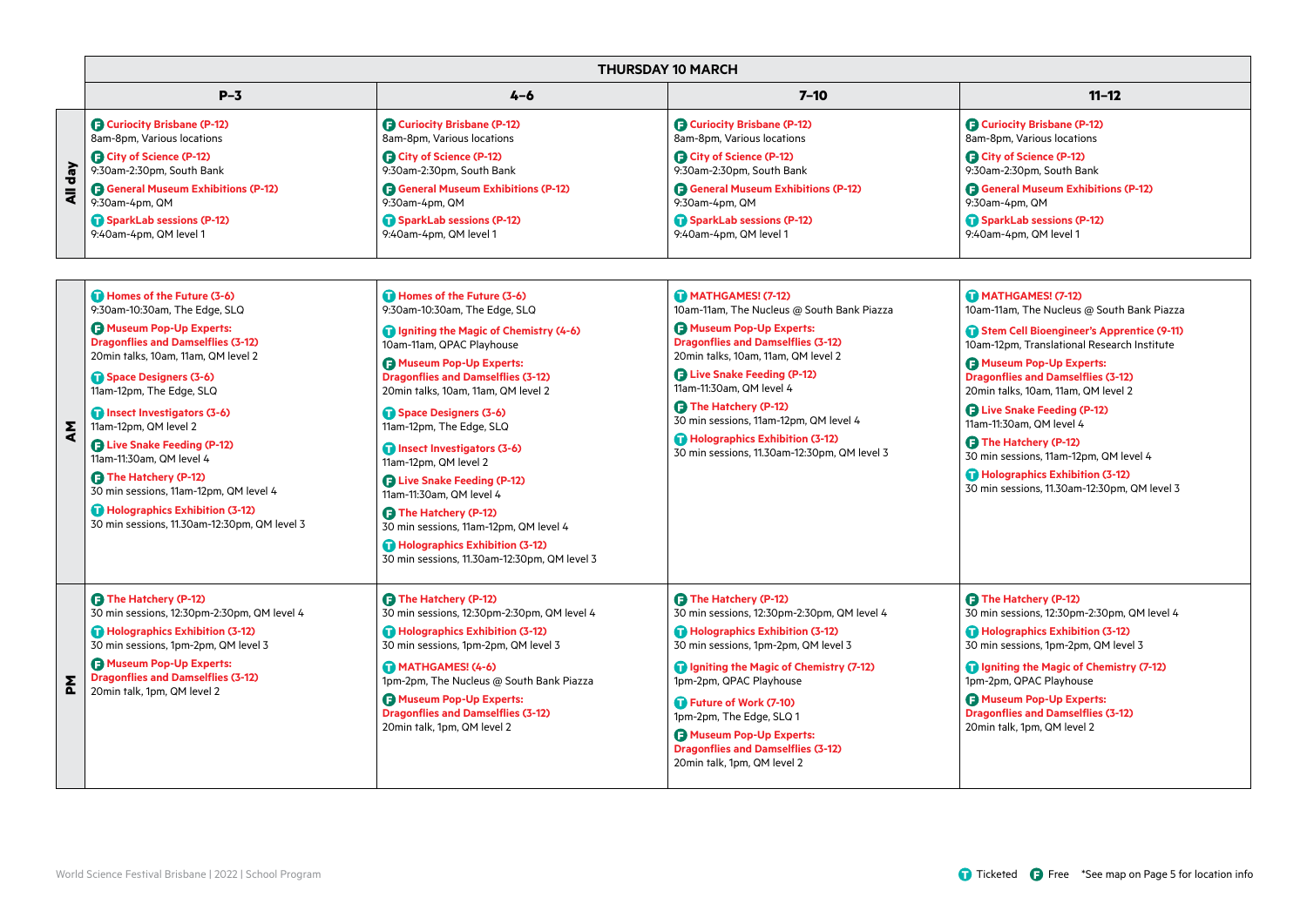|                                 | <b>FRIDAY 11 MARCH</b>                                           |                                                              |                                                              |                                                                  |
|---------------------------------|------------------------------------------------------------------|--------------------------------------------------------------|--------------------------------------------------------------|------------------------------------------------------------------|
|                                 | $P-3$                                                            | 4-6                                                          | 7–10                                                         | $11 - 12$                                                        |
| $\frac{1}{6}$<br>$\overline{a}$ | <b>B</b> Curiocity Brisbane (P-12)<br>8am-8pm, Various locations | Curiocity Brisbane (P-12)<br>8am-8pm, Various locations      | Curiocity Brisbane (P-12)<br>8am-8pm, Various locations      | <b>B</b> Curiocity Brisbane (P-12)<br>8am-8pm, Various locations |
|                                 | <b>B</b> City of Science (P-12)<br>9:30am-2:30pm, South Bank     | City of Science (P-12)<br>9:30am-2:30pm, South Bank          | City of Science (P-12)<br>9:30am-2:30pm, South Bank          | City of Science (P-12)<br>9:30am-2:30pm, South Bank              |
|                                 | <b>B</b> General Museum Exhibitions (P-12)<br>9:30am-4pm, QM     | <b>B</b> General Museum Exhibitions (P-12)<br>9:30am-4pm, QM | <b>B</b> General Museum Exhibitions (P-12)<br>9:30am-4pm, QM | <b>B</b> General Museum Exhibitions (P-12)<br>9:30am-4pm, QM     |
|                                 | SparkLab sessions (P-12)<br>9:40am-4pm, QM level 1               | SparkLab sessions (P-12)<br>9:40am-4pm, QM level 1           | SparkLab sessions (P-12)<br>9:40am-4pm, QM level 1           | SparkLab sessions (P-12)<br>9:40am-4pm, QM level 1               |

| ξ | Future of Sport (3-6)<br>9:30am-10:30am, The Edge, SLQ<br>Wild Rangers: Wildlife Spectacular! (P-3)<br>10am-10.30am, 11am-11:30am, 12pm-12.30pm, QM level 2<br><b>A</b> Museum Pop-Up Experts:<br><b>Mammals and Birds (3-12)</b><br>20min talks, 10am, 11am, QM level 2<br>Future of Transport (3-6)<br>11am-12pm, The Edge, SLQ<br><b>B</b> Live Snake Feeding (P-12)<br>11am-11:30am, QM level 4<br><b>D</b> The Hatchery (P-12)<br>30 min sessions, 11am-12pm, QM level 4<br>Holographics Exhibition (3-12)<br>30 min sessions, 11.30am-12:30pm, QM level 3 | Future of Sport (3-6)<br>9:30am-10:30am, The Edge, SLQ<br>The Curious World of Physics (4-6)<br>10am-11am, QPAC Playhouse<br><b>B</b> Museum Pop-Up Experts:<br><b>Mammals and Birds (3-12)</b><br>20min talks, 10am, 11am, QM level 2<br>Future of Transport (3-6)<br>11am-12pm, The Edge, SLQ<br><b>B</b> Live Snake Feeding (P-12)<br>11am-11:30am. QM level 4<br><b>B</b> The Hatchery (P-12)<br>30 min sessions, 11am-12pm, QM level 4<br>Holographics Exhibition (3-12)<br>30 min sessions, 11.30am-12:30pm, QM level 3 | <b>Dr Chris Ferrie's Practical Science (7-12)</b><br>10am-11am, The Nucleus @ South Bank Piazza<br><b>A</b> Museum Pop-Up Experts:<br><b>Mammals and Birds (3-12)</b><br>20min talks, 10am, 11am, QM level 2<br><b>B</b> Live Snake Feeding (P-12)<br>11am-11:30am. QM level 4<br><b>B</b> The Hatchery (P-12)<br>30 min sessions, 11am-12pm, QM level 4<br>Holographics Exhibition (3-12)<br>30 min sessions, 11.30am-12:30pm, QM level 3 | Dr Chris Ferrie's Practical Science (7-12)<br>10am-11am, The Nucleus @ South Bank Piazza<br>Molecular Geneticist's Apprentice (9-11)<br>10am-12pm, Translational Research Institute<br>Museum Pop-Up Experts:<br><b>Mammals and Birds (3-12)</b><br>20min talks, 10am, 11am, QM level 2<br><b>B</b> Live Snake Feeding (P-12)<br>11am-11:30am, QM level 4<br><b>B</b> The Hatchery (P-12)<br>30 min sessions, 11am-12pm, QM level 4<br>Holographics Exhibition (3-12)<br>30 min sessions, 11.30am-12:30pm, QM level 3 |
|---|-----------------------------------------------------------------------------------------------------------------------------------------------------------------------------------------------------------------------------------------------------------------------------------------------------------------------------------------------------------------------------------------------------------------------------------------------------------------------------------------------------------------------------------------------------------------|-------------------------------------------------------------------------------------------------------------------------------------------------------------------------------------------------------------------------------------------------------------------------------------------------------------------------------------------------------------------------------------------------------------------------------------------------------------------------------------------------------------------------------|--------------------------------------------------------------------------------------------------------------------------------------------------------------------------------------------------------------------------------------------------------------------------------------------------------------------------------------------------------------------------------------------------------------------------------------------|-----------------------------------------------------------------------------------------------------------------------------------------------------------------------------------------------------------------------------------------------------------------------------------------------------------------------------------------------------------------------------------------------------------------------------------------------------------------------------------------------------------------------|
| 좂 | <b>3 The Hatchery (P-12)</b><br>30 min sessions, 12:30pm-2:30pm, QM level 4<br>Holographics Exhibition (3-12)<br>30 min sessions, 1pm-2pm, QM level 3<br>Museum Pop-Up Experts: Mammals and Birds (3-12)<br>20min talk, 1pm, QM level 2                                                                                                                                                                                                                                                                                                                         | <b>B</b> The Hatchery (P-12)<br>30 min sessions, 12:30pm-2:30pm, QM level 4<br>Holographics Exhibition (3-12)<br>30 min sessions, 1pm-2pm, QM level 3<br>Dr Chris Ferrie's Practical Science (4-6)<br>1pm-2pm, The Nucleus @ South Bank Piazza<br><b>B</b> Museum Pop-Up Experts: Mammals and Birds (3-12)<br>20min talk, 1pm, QM level 2                                                                                                                                                                                     | <b>B</b> The Hatchery (P-12)<br>30 min sessions, 12:30pm-2:30pm, QM level 4<br>Holographics Exhibition (3-12)<br>30 min sessions, 1pm-2pm, QM level 3<br>The Curious World of Physics (7-12)<br>1pm-2pm, QPAC Playhouse<br><b>Ethical Innovations (7-10)</b><br>1pm-2pm, The Edge, SLQ<br><b>A</b> Museum Pop-Up Experts:<br><b>Mammals and Birds (3-12)</b><br>20min talk, 1pm, QM level 2                                                | <b>D</b> The Hatchery (P-12)<br>30 min sessions, 12:30pm-2:30pm, QM level 4<br>Holographics Exhibition (3-12)<br>30 min sessions, 1pm-2pm, QM level 3<br>The Curious World of Physics (7-12)<br>1pm-2pm, QPAC Playhouse<br><b>A</b> Museum Pop-Up Experts:<br><b>Mammals and Birds (3-12)</b><br>20min talk, 1pm, QM level 2                                                                                                                                                                                          |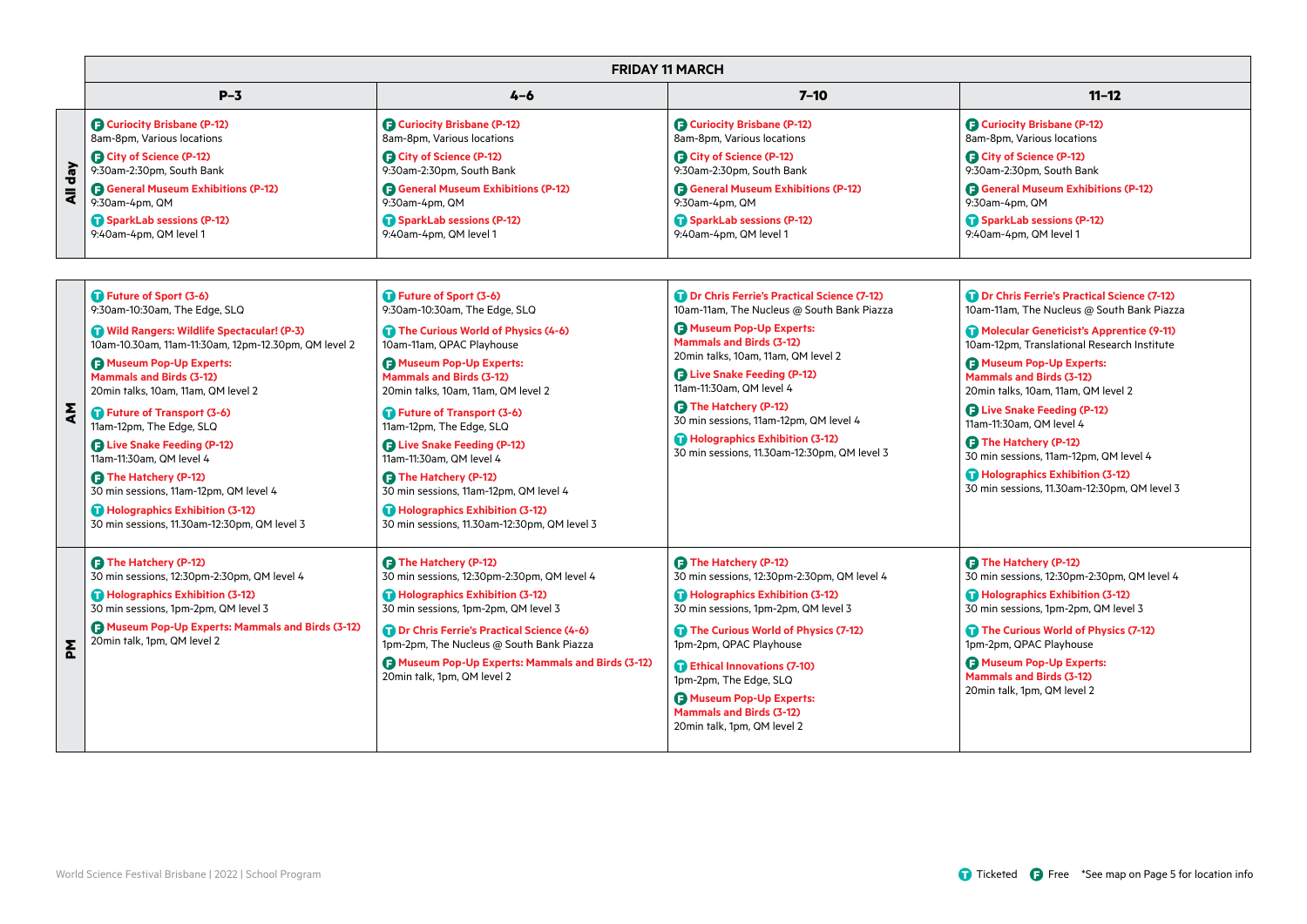# **Queensland Museum** Floor map